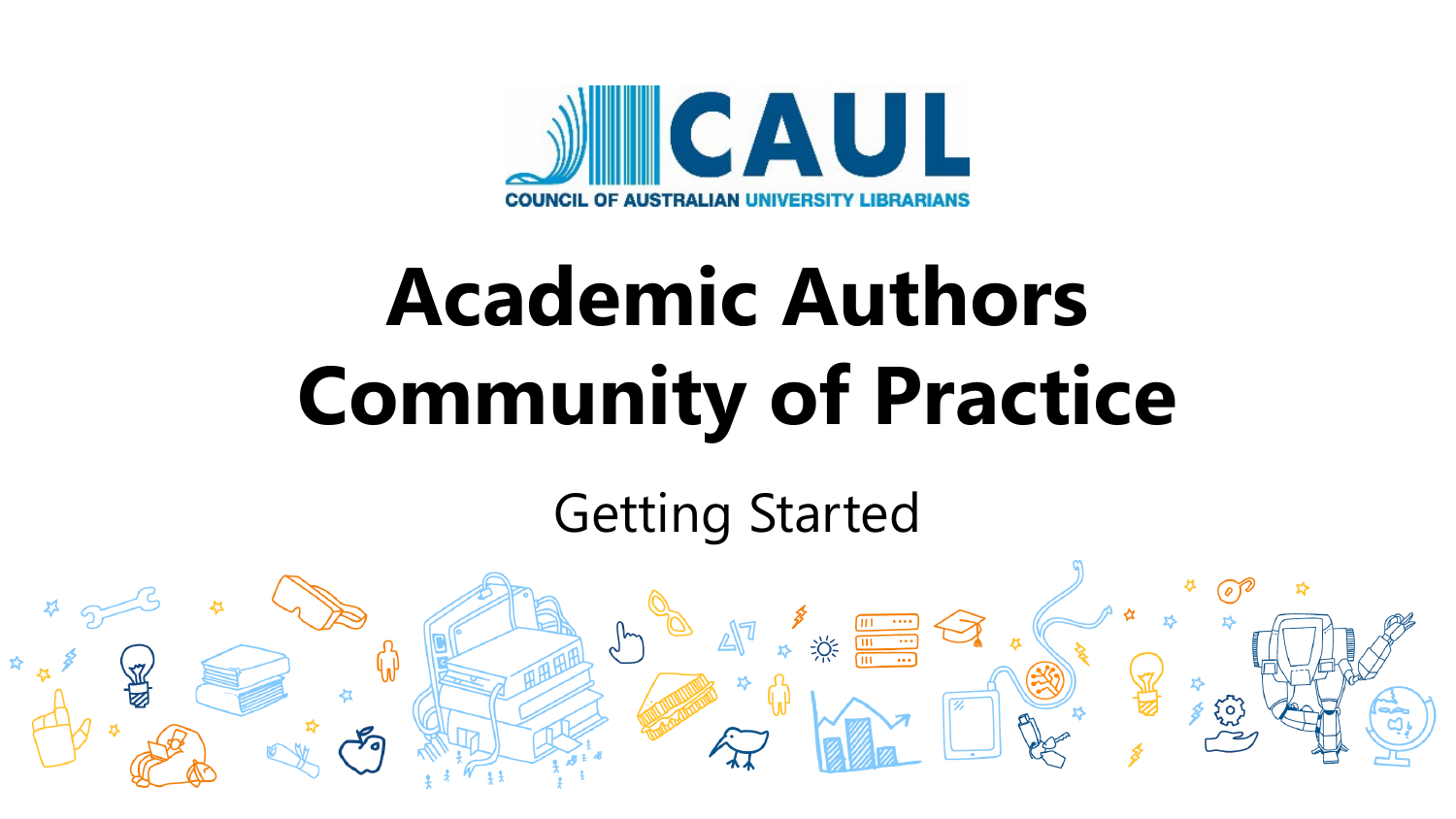# **Acknowledgement of Country**

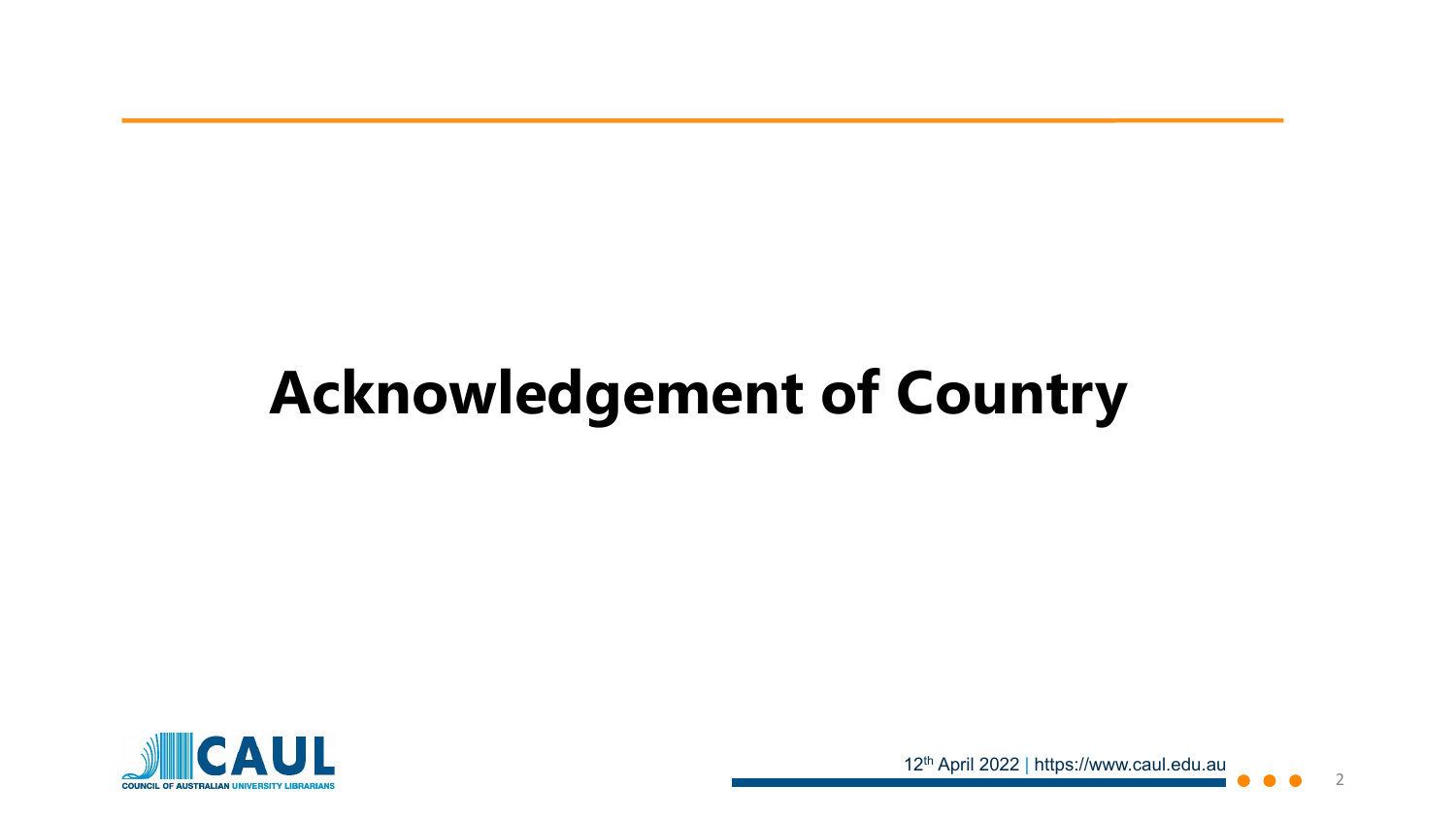### **Academic Authors Community of Practice**



- We will be recording the first half hour of this session and will make it available after the event.
- We'll be using sli.do ([https://www.sli.do/\)](https://www.sli.do/) during the presentation today to give you the opportunity to share thoughts. **#464035**
- Please use the Q&A function to pose questions in sli.do, we have a section dedicated to answering these today.
- If you are tweeting, please use the hashtag #CollectiveCommunity.

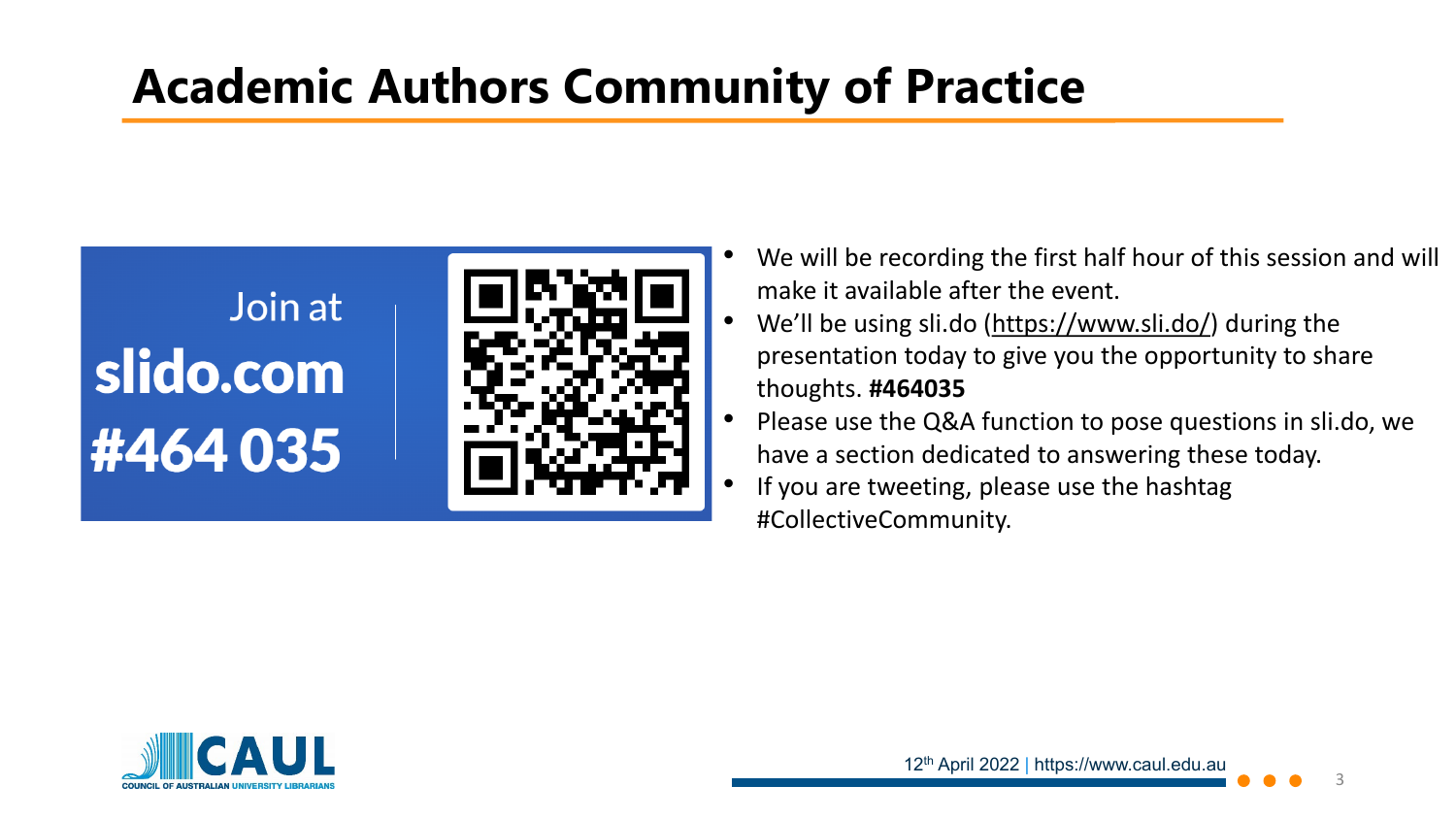### **CAUL OER Collective Pilot Project**

### **Objectives:**

- Academic Authors Community of Practice
- Getting Started
	- Accessing the OER Collective Publishing Workflow
	- Getting familiar with Open Educational Resources
	- Copyright and Creative Commons Licensing
	- Finding open textbooks
	- Collaborating with other authors
- Writing your Grant Application

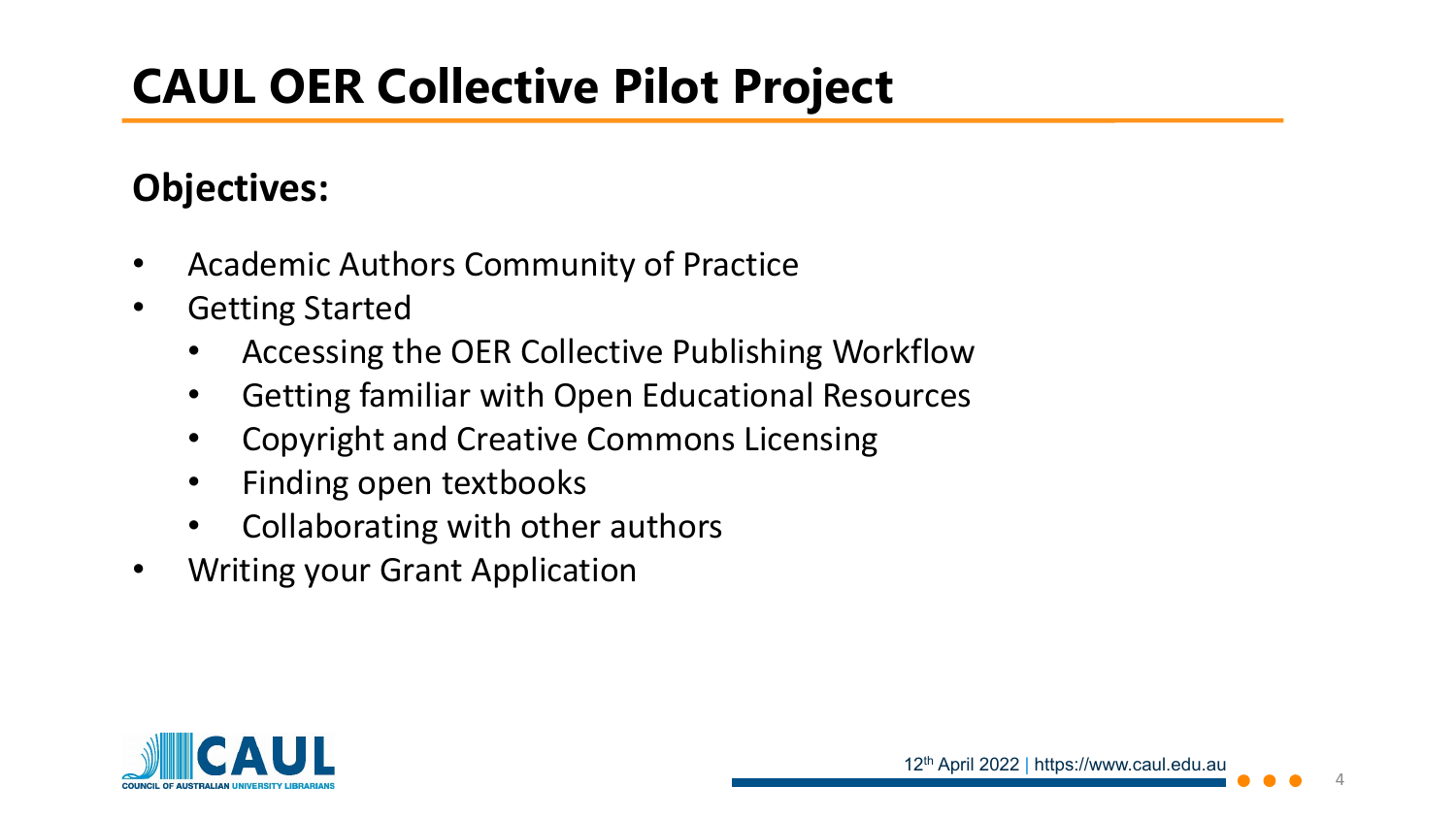For Authors at participating CAUL Member institutions who are writing textbooks for the Collective Pressbooks platform, or who are actively involved in developing open textbooks for publication on a participating institution's own local Pressbooks instance.

**Focus -** Supporting authors to develop the skills and knowledge necessary to produce an open textbook.

**Who can join? -** Up to four 'book teams' (ie teams of authors who are writing or contributing to a textbook) per participating institution.

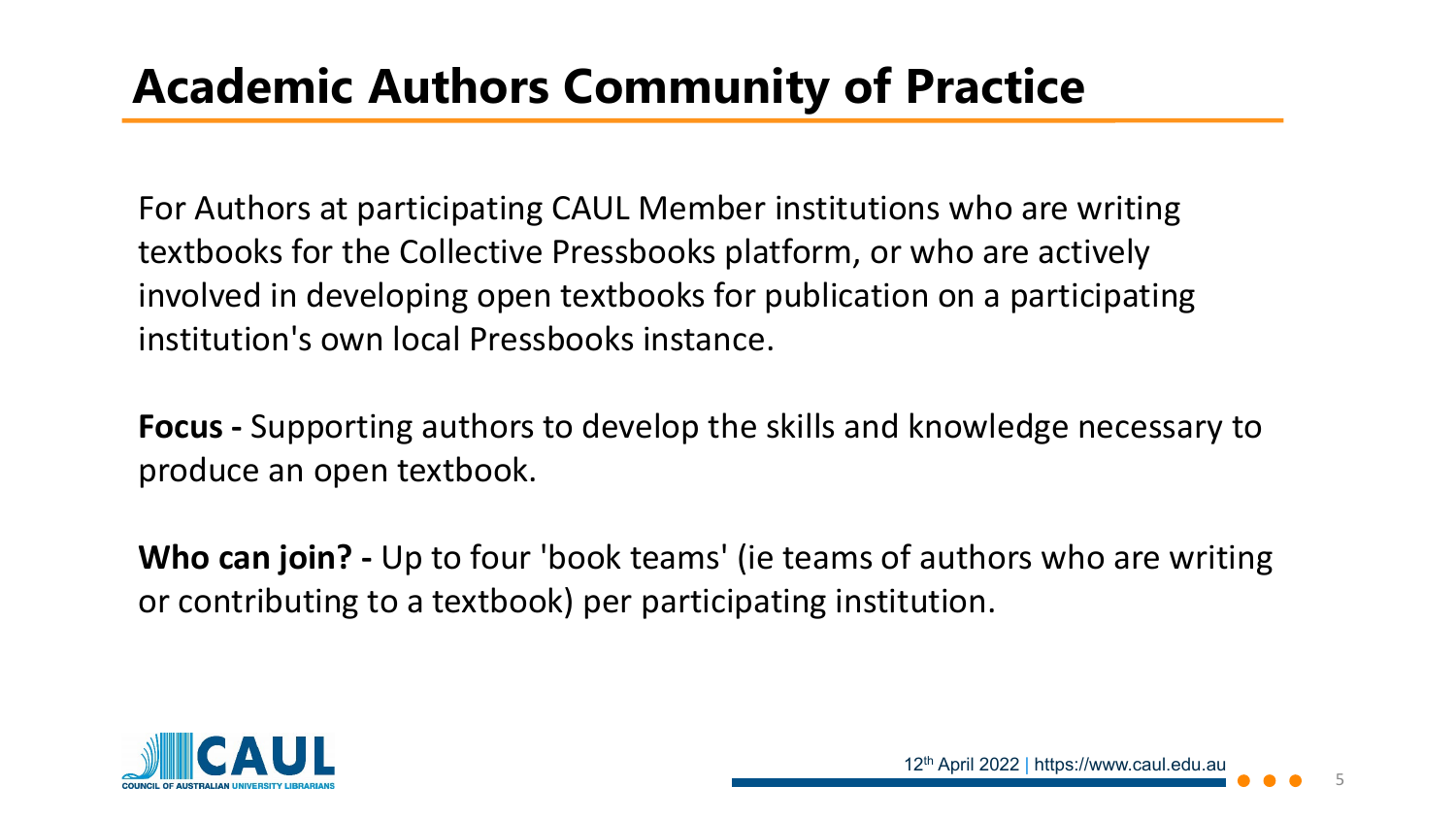### **OER Collective Publishing Workflow**





12th April 2022 | https://www.caul.edu.au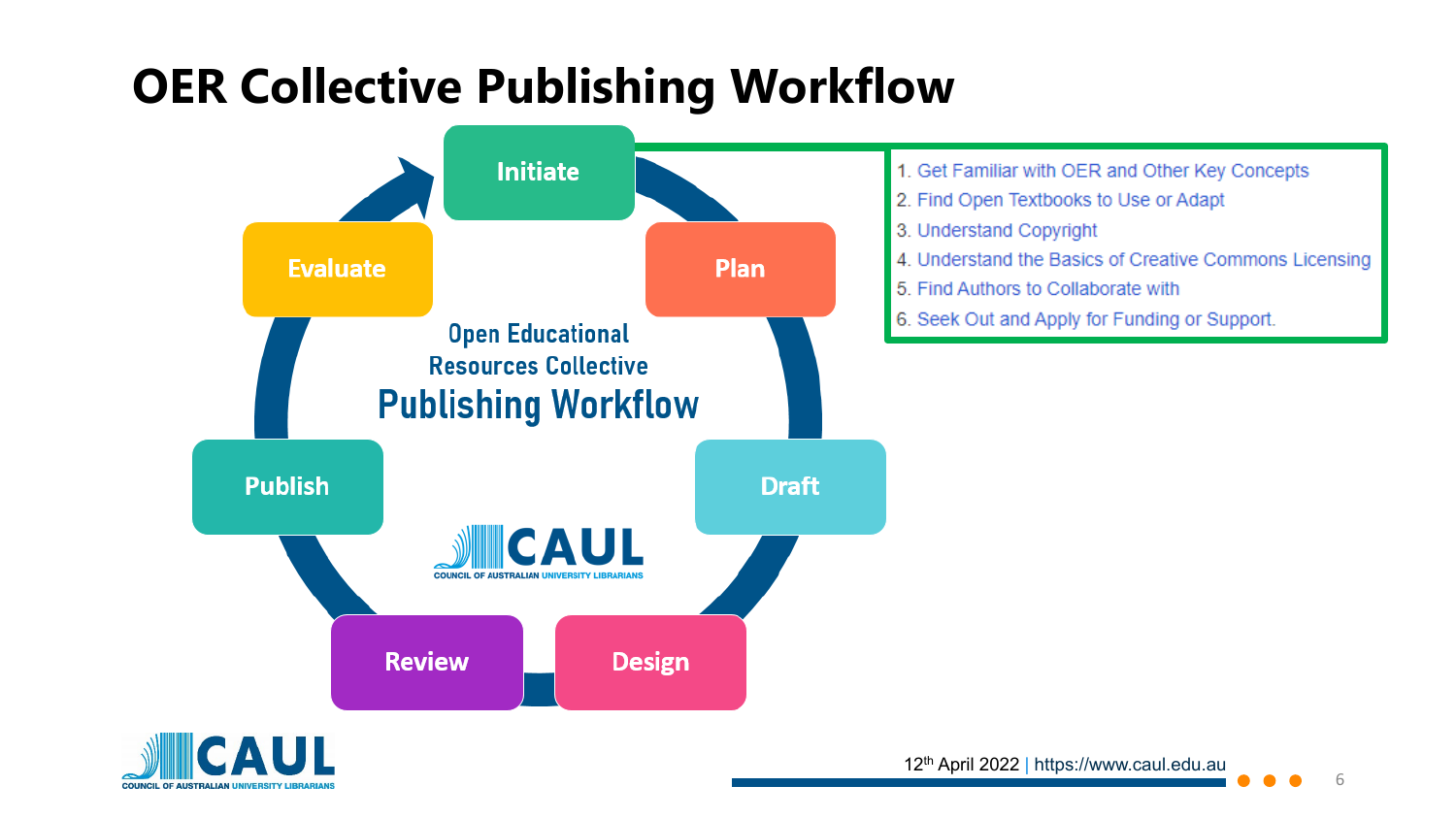## **Getting familiar with OER**

- Open educational resources (OER) are teaching, learning and research materials that are published under Creative Common licences.
- These licences specify how content can be used.
- OERs can include textbooks (called 'open textbooks'), curricula, syllabi, lecture notes, assignments, tests, projects, audio, video and software.

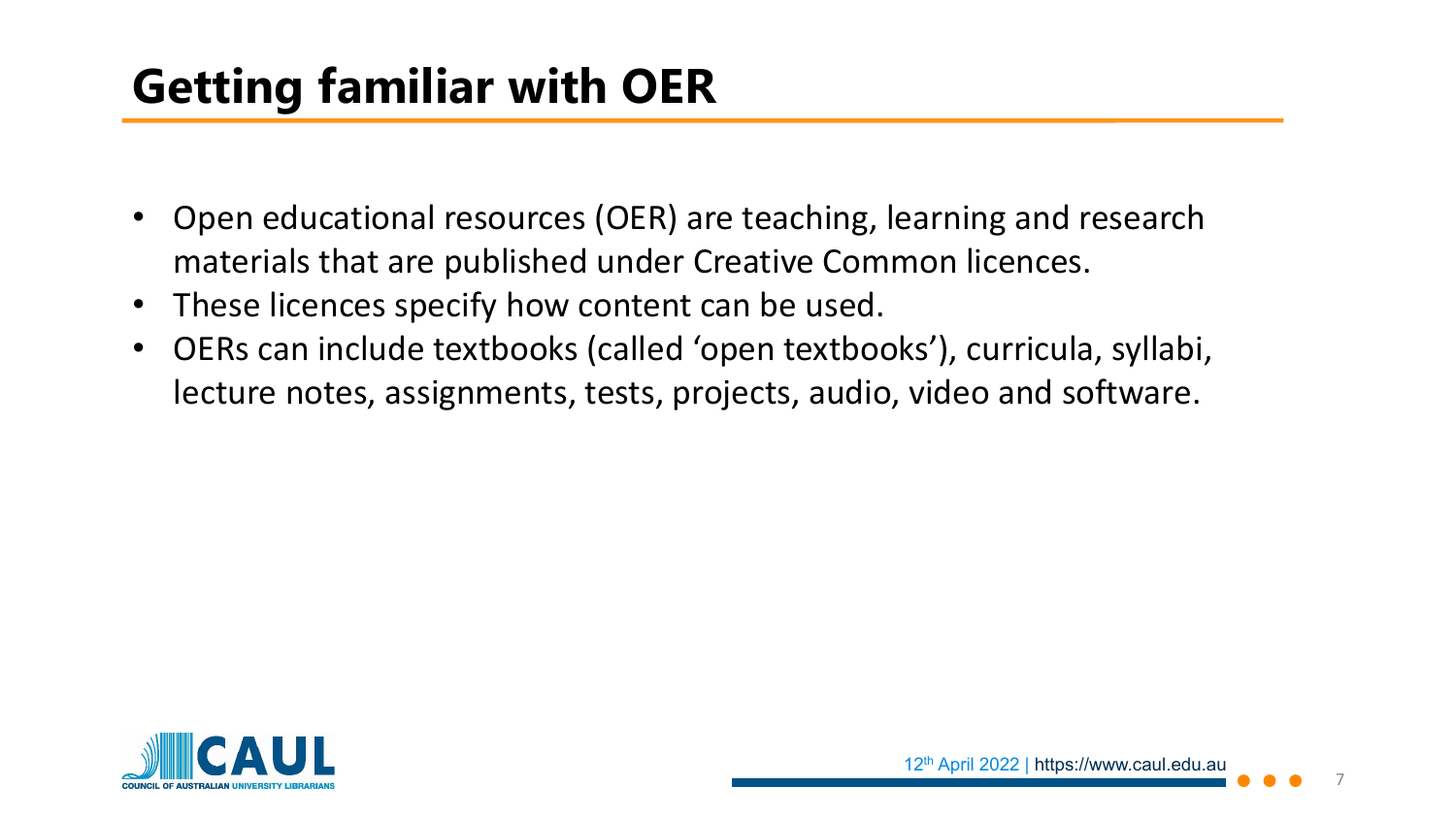# **Understanding Copyright**

- Copyright is the right to control how your creative material (including text, artistic works, music, computer programs, sound recordings and films) is used. In Australia, copyright law is contained in the *Copyright Act 1968*.
- In Australia, copyright protection is automatic. Your material is protected as soon as you put it into material form by writing, drawing, painting, sculpting, coding, filming or recording it.
- When open access publishing it is important to remember that the educational allowances available for the deliver of teaching and learning materials are not applicable.
- Before applying an open access licence it is important to gain an awareness about your institutional Intellectual Property Policy, particularly with regards the ownership of learning and teaching materials produced in-house and research output.

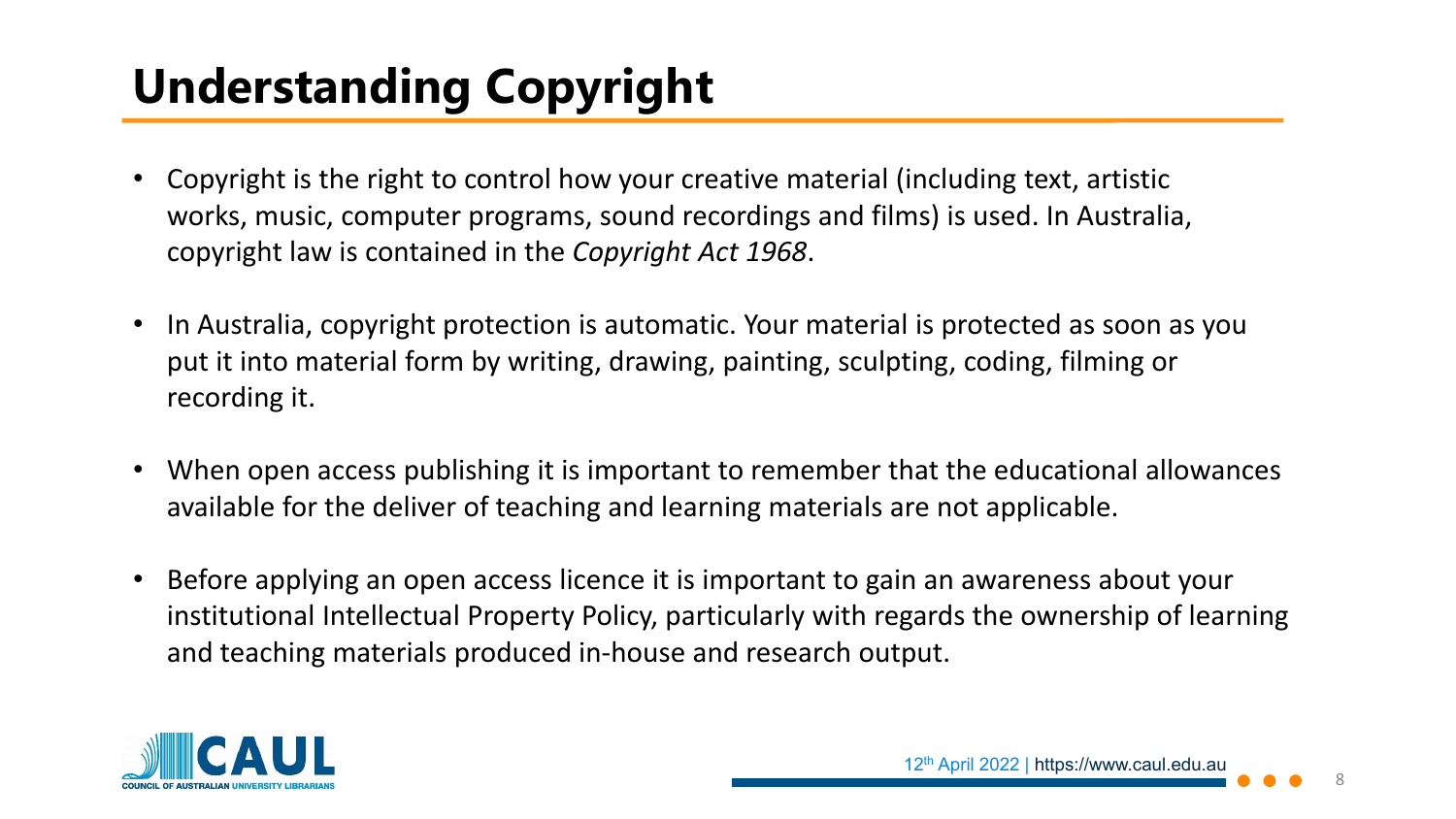An open access licence is applied in addition to the existing copyright in an item and grants additional rights to access, re-use and redistribute a work with few or no restrictions.

For example, an image on a website made available under an open licence may be free for anyone to:

- print out and share
- publish on another website or in print
- make alterations or additions.

There are many forms of open licences, one of the most common of which is a Creative Commons licence.



Except where otherwise noted, content on this site is licensed under a Creative Commons Attribution 4.0 Licence. See our policies for terms and conditions.



 $\circ$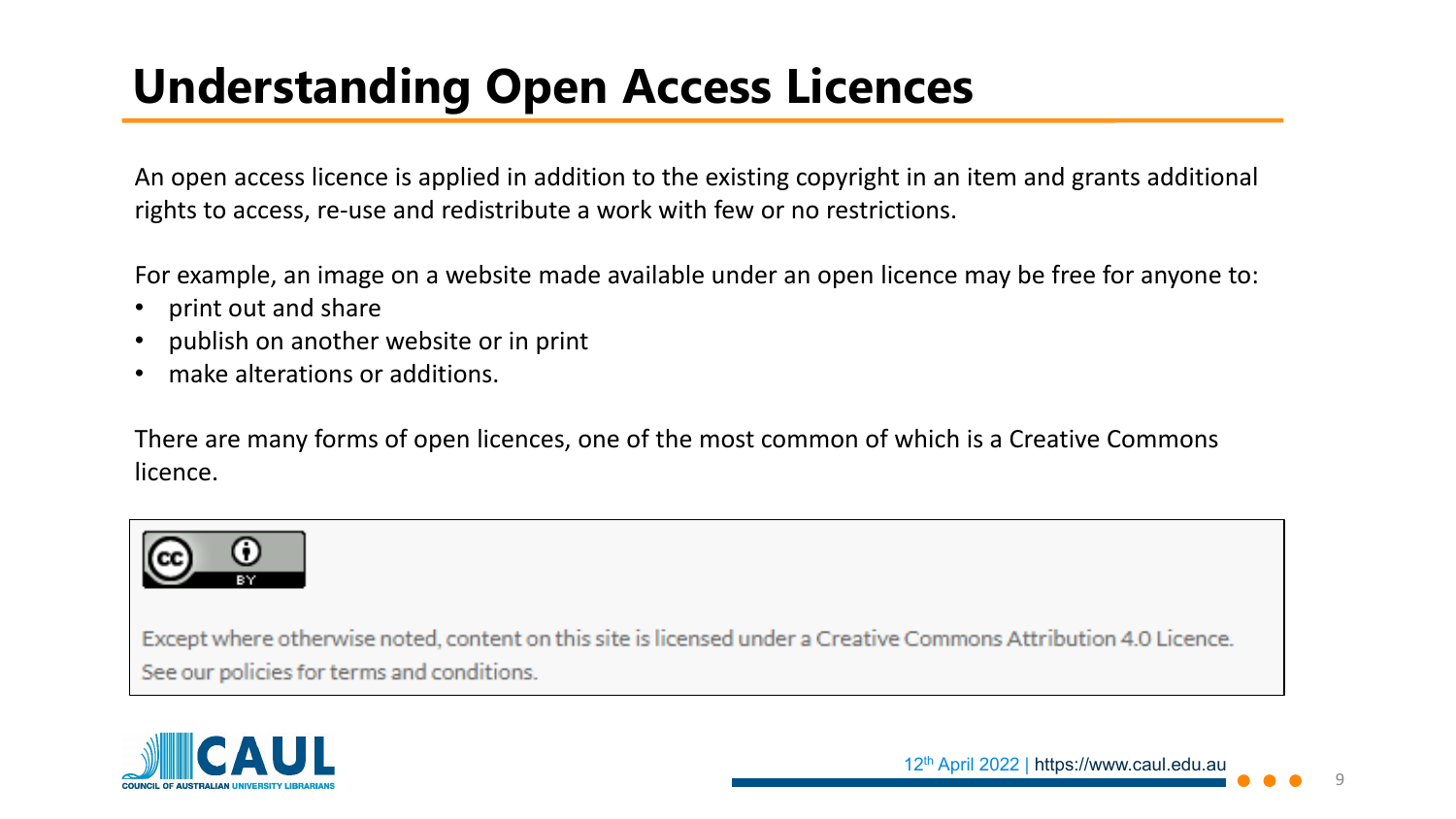

12<sup>th</sup> April 2022 | https://www.caul.edu.au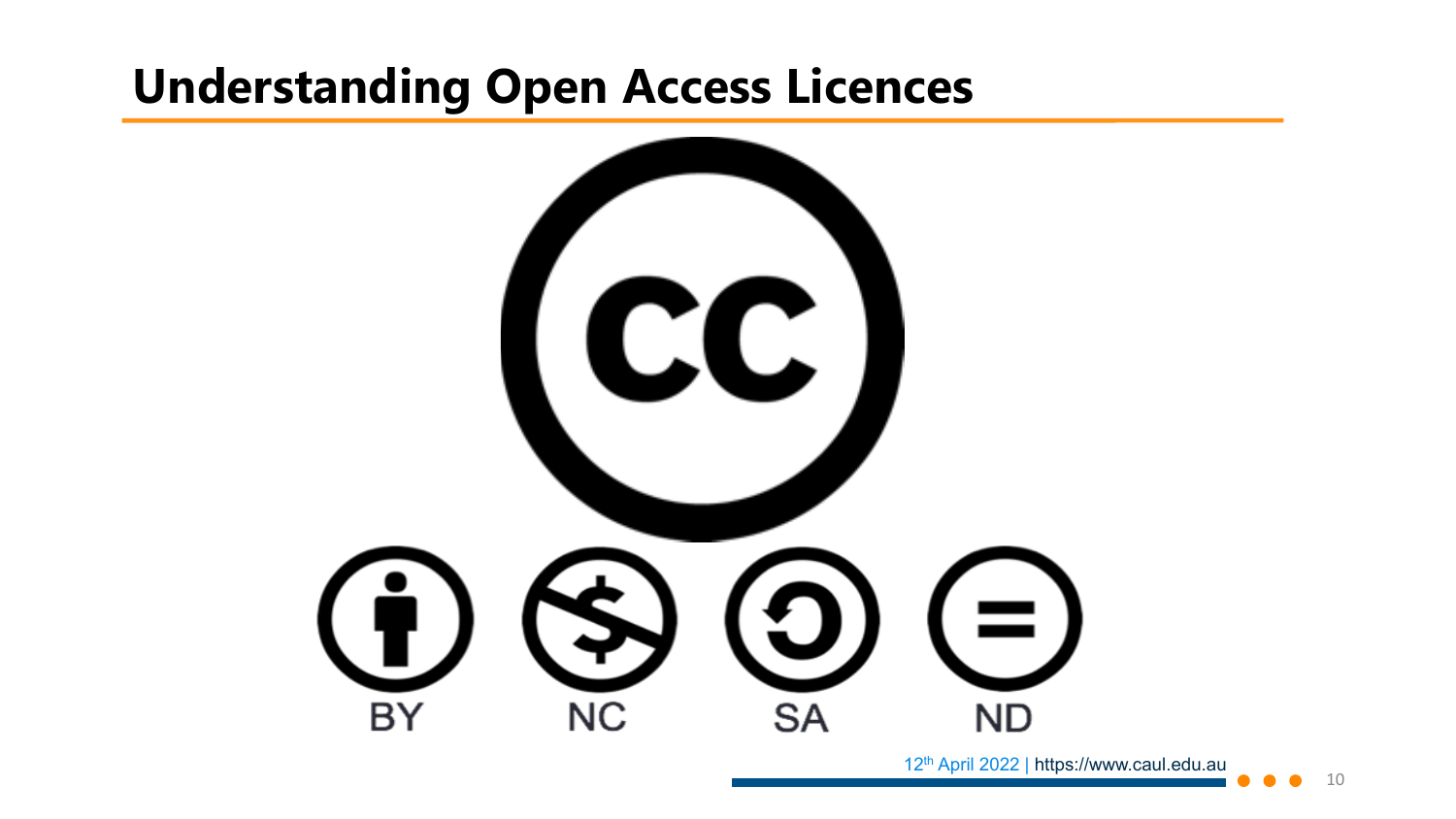| <b>MOST FREE</b>  |  |                                      | <b>LICENSES</b>                                                                                                                                                                                                                                                                                                                                                                                                                                                   |
|-------------------|--|--------------------------------------|-------------------------------------------------------------------------------------------------------------------------------------------------------------------------------------------------------------------------------------------------------------------------------------------------------------------------------------------------------------------------------------------------------------------------------------------------------------------|
|                   |  | <b>ATTRIBUTION</b><br>CC BY          | This license lets you distribute, remix, tweak, and build upon the original work,<br>even commercially, as long as you credit the original creation. This is the most<br>accommodating of licenses offered.                                                                                                                                                                                                                                                       |
|                   |  | ATTRIBUTION-SHAREALIKE               |                                                                                                                                                                                                                                                                                                                                                                                                                                                                   |
|                   |  | <b>CC BY-SA</b>                      | This license lets you remix, tweak, and build upon the original work even for<br>commercial purposes, as long as you credit the original work and license your new<br>creations under the identical terms. This license is often compared to "copyleft"<br>free and open source software licenses. All new works based on the work should<br>carry the same license, so any derivatives will also allow commercial use. This is<br>the license used by Wikipedia. |
|                   |  | <b>ATTRIBUTION-NODERIVS</b>          |                                                                                                                                                                                                                                                                                                                                                                                                                                                                   |
|                   |  | <b>CC BY-ND</b>                      | This license allows for redistribution, commercial and non-commercial, as<br>long as it is passed along unchanged and in whole, with credit to the original<br>work                                                                                                                                                                                                                                                                                               |
|                   |  | ATTRIBUTION-NONCOMMERCIAL            |                                                                                                                                                                                                                                                                                                                                                                                                                                                                   |
|                   |  | <b>CC BY-NC</b>                      | This license lets you remix, tweak, and build upon the original work<br>non-commercially. Your new works must be non-commercial and acknowledge the<br>original work, but you don't have to license your derivative works on the same terms.                                                                                                                                                                                                                      |
| <b>LEAST FREE</b> |  | ATTRIBUTION-NONCOMMERCIAL-SHAREALIKE |                                                                                                                                                                                                                                                                                                                                                                                                                                                                   |
|                   |  | <b>CC BY-NC-SA</b>                   | This license lets you remix, tweak, and build upon the original work<br>non-commercially, as long as you credit the original work and license your new<br>creations under the identical terms.                                                                                                                                                                                                                                                                    |
|                   |  | ATTRIBUTION-NONCOMMERCIAL-NODERIVS   |                                                                                                                                                                                                                                                                                                                                                                                                                                                                   |
|                   |  | <b>CC BY-NC-ND</b>                   | This license is the most restrictive of the six main licenses, only allowing you to<br>download the original work and share it with others as long as you credit the<br>original work. You can't change the original work in any way or use it commercially.                                                                                                                                                                                                      |

-11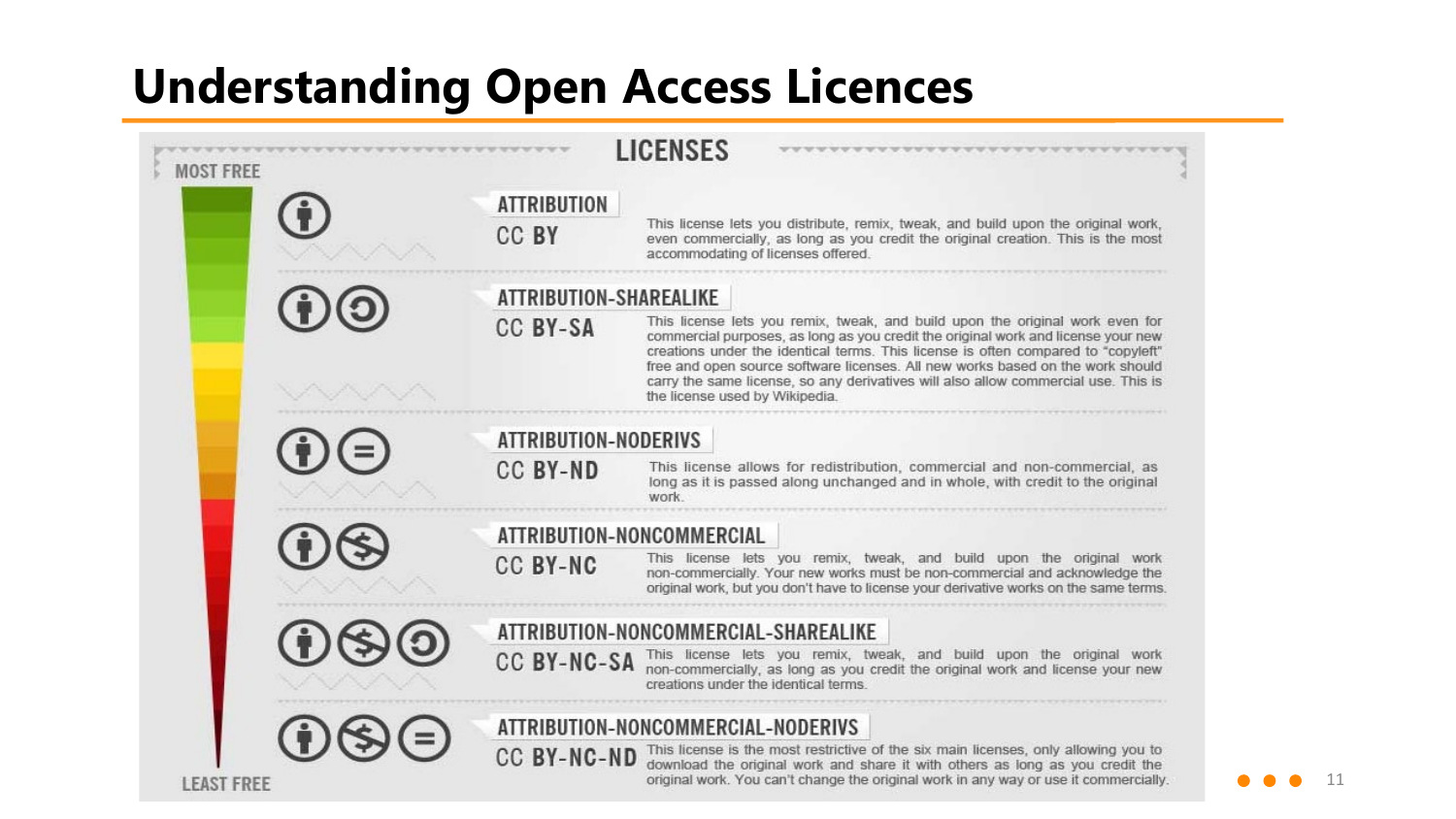

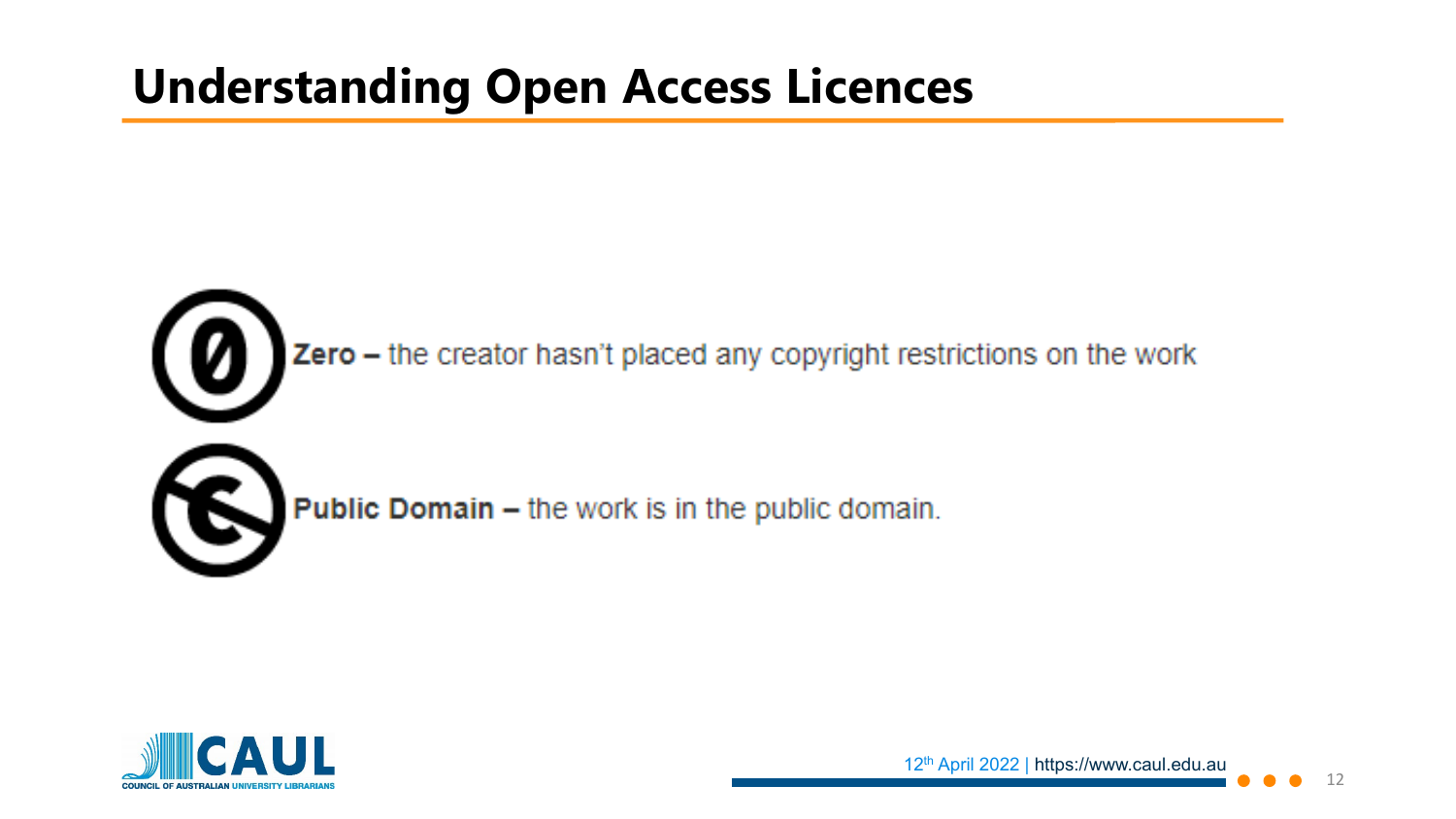### **Finding Open Textbooks**

| <b>Home</b>      |                                                                      |              |
|------------------|----------------------------------------------------------------------|--------------|
|                  | <b>Initiate</b>                                                      |              |
|                  | <b>Get Familiar with OER and Other</b><br><b>Key Concepts</b>        | If you       |
|                  | Find Open Textbooks to Use or<br><b>Adapt</b>                        | <b>Below</b> |
|                  | <b>Understand Copyright</b>                                          |              |
|                  | <b>Understand the Basics of</b><br><b>Creative Commons Licensing</b> | Mas          |
|                  | <b>Find Authors to Collaborate with</b>                              | You c        |
|                  | <b>Seek Out and Apply for Funding</b><br>or Support                  | Ope          |
|                  | <b>Initiate: Checklist</b>                                           | OASI:        |
| <b>Plan</b><br>÷ |                                                                      | Mult         |
| <b>Draft</b>     |                                                                      | <b>MERI</b>  |
|                  | <b>Design</b>                                                        | a Cre        |
|                  | <b>About</b>                                                         | Dire         |
|                  |                                                                      | ----         |

### ind Open Textbooks to Adopt or Adapt

i're not sure how to find the right open textbook for your course, your Liaison or Discipline Librarian can help. w is a list of websites and online search tools you can use to get started.

### earch Large OER and Open Textbook Collections

### son OER Metafinder (MOM)

can use this tool to search of 22 different sources of OER simultaneously in real time.

#### enly Available Sources Integrated Search (OASIS)

IS searches open content from over 100 different sources and contains over 400,000 records.

#### timedia Educational Resource for Learning and Online Teaching (MERLOT)

LOT Smart Search provides access to over 97,000 learning resources, including the MERLOT Collection. You can filter results by 'Has eative Commons license' to see only Creative Commons materials.

#### ctory of Open Access Books (DOAB)

DOAB indexes and provides access to over 49,000 peer reviewed open access books from over 600 different publishers.



12th April 2022 | https://www.caul.edu.au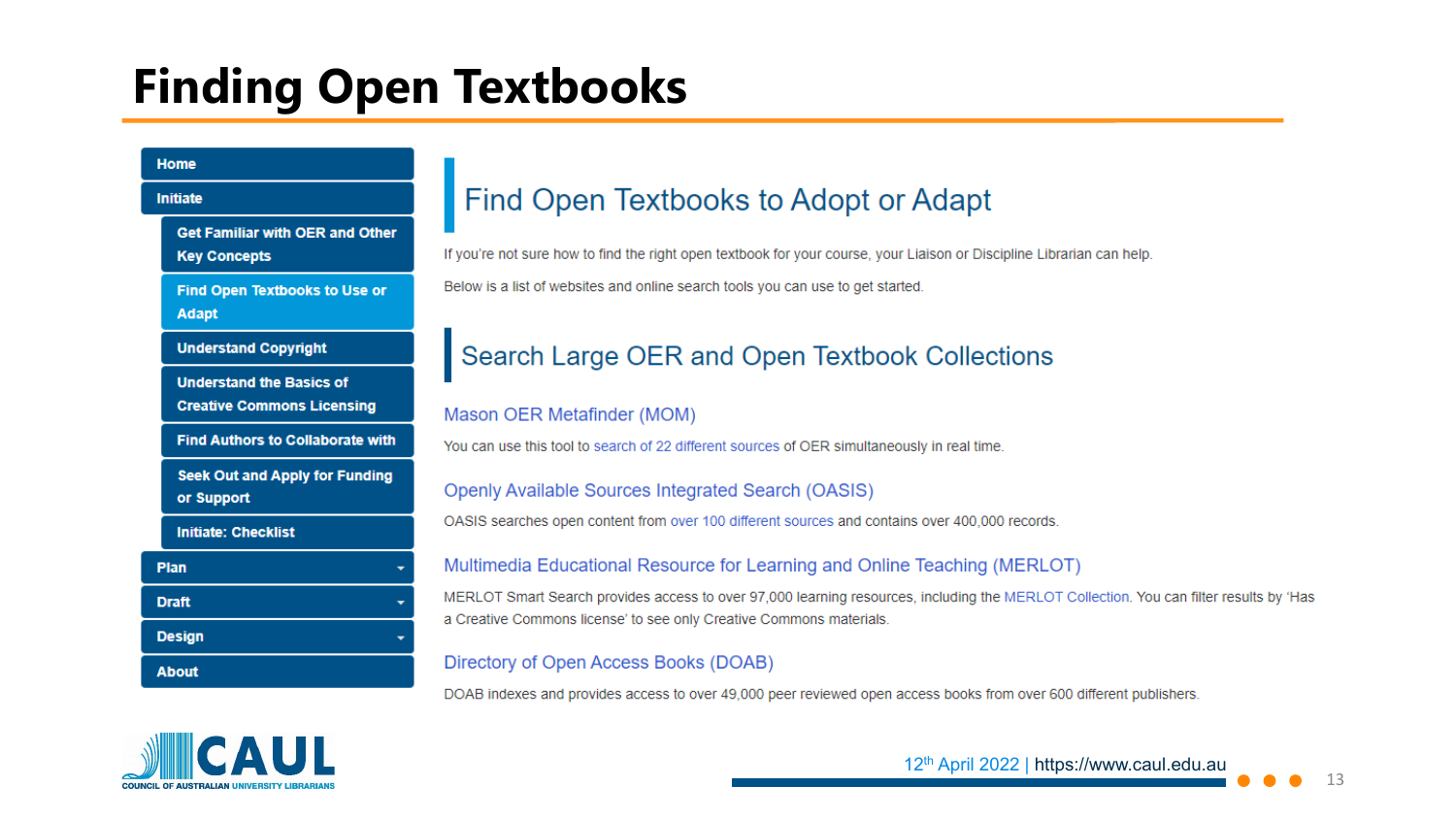### **Finding Open Textbooks**



| Search the Library |
|--------------------|
|--------------------|

**Browse Subjects About Open Textbooks** Submit **Open Education Network Discovery** 

The Open Textbook Library is turning 10, and you're invited to the birthday bash! Join us in celebrating this milestone along with  $\mathbf{x}$ higher education's increasing engagement with open educational resources and practices over the past decade. Thursday, April 14, 2-3 pm CT Register: https://z.umn.edu/otl10

### **Transform Higher Education and Student Learning**

Open textbooks are licensed by authors and publishers to be freely used and adapted. Download, edit and distribute them at no cost.

Now offering 1010 open textbooks, the Open Textbook Library is supported by the Open **Education Network.** 





**GO**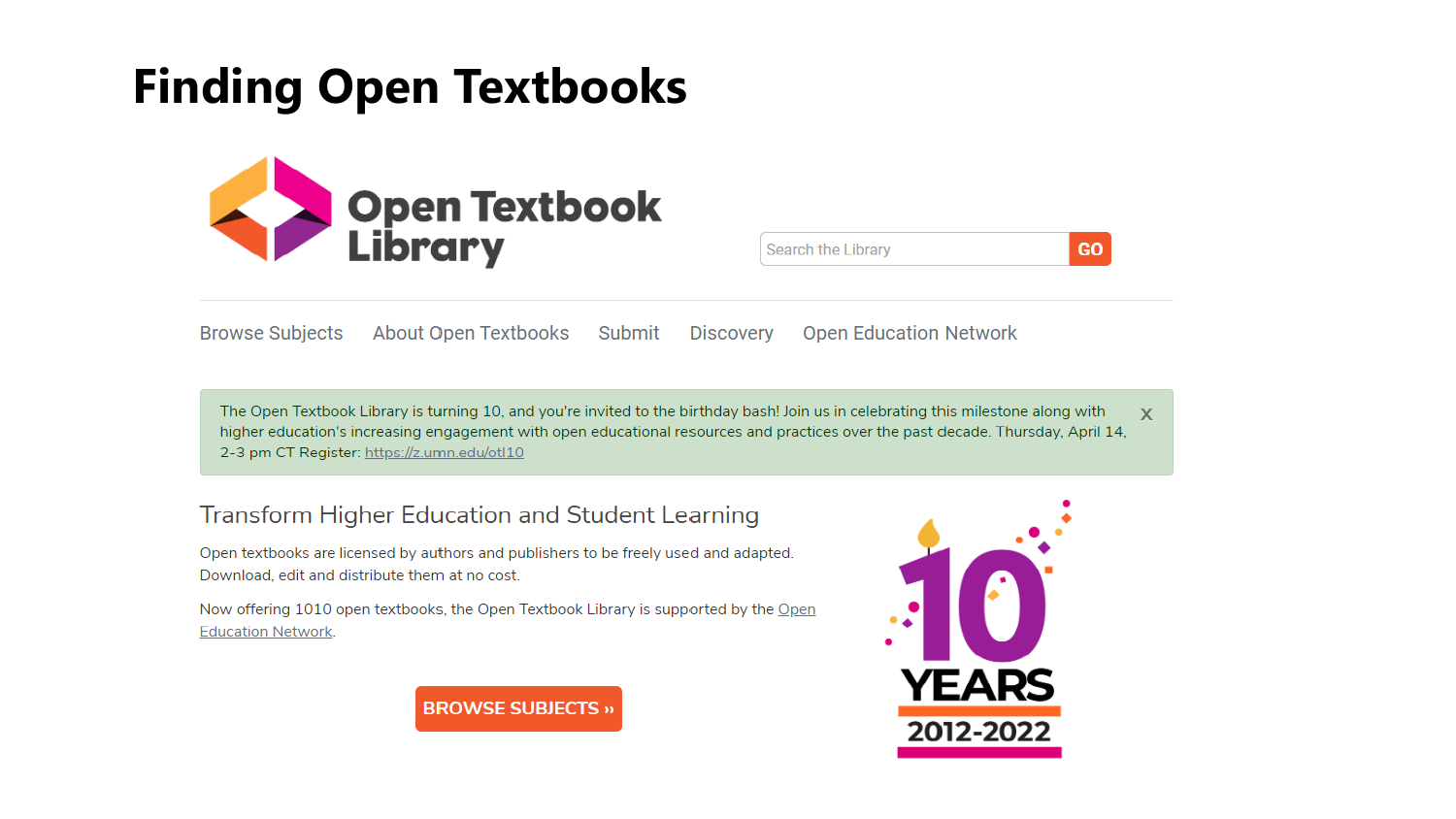### **Finding Open Textbooks**



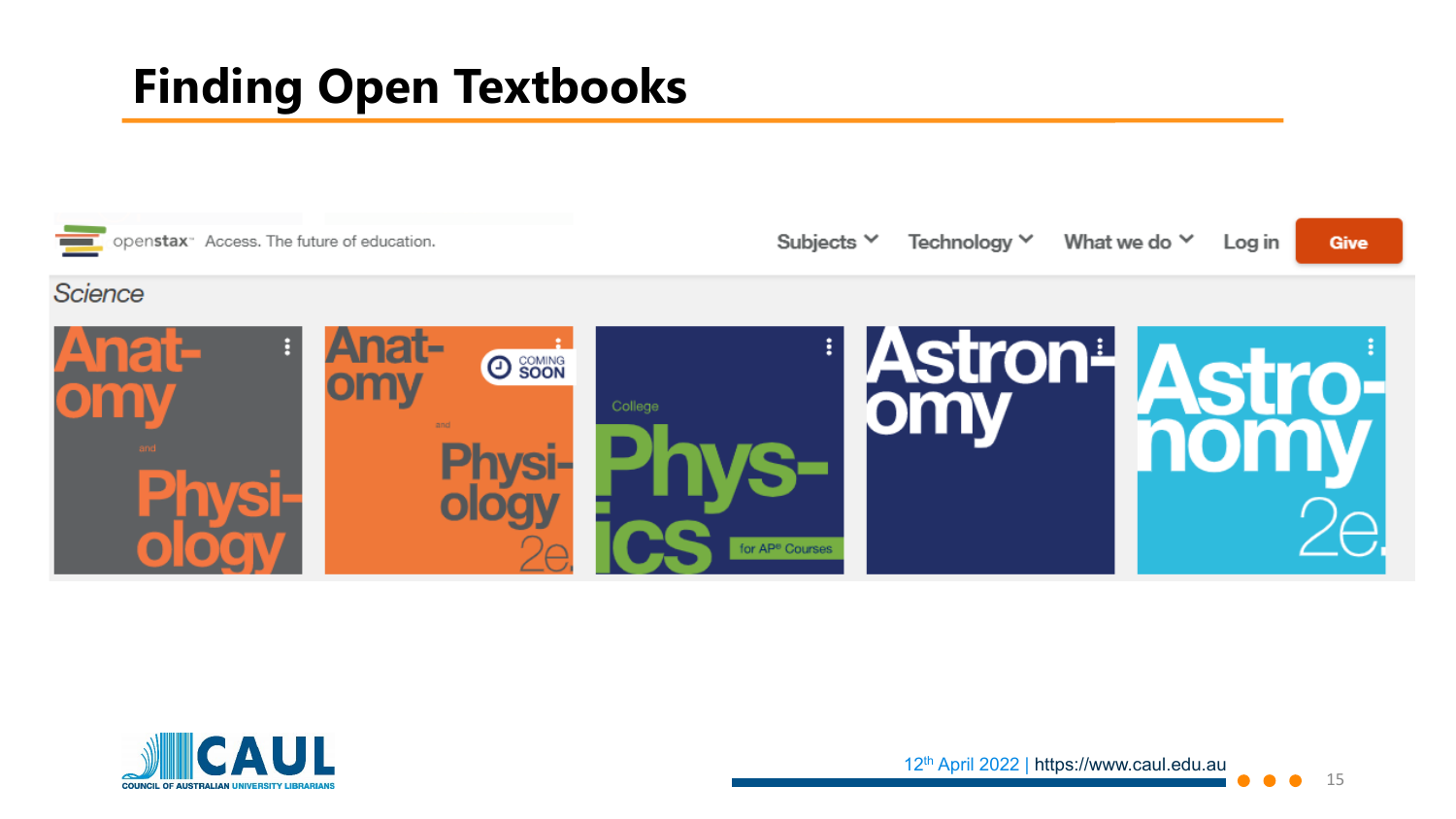### **Collaborating with other authors**

- Tap into your own or colleagues' networks.
- Reach out to researchers of interest through social networks. such as [Twitter,](https://twitter.com/) [ResearchGate](https://www.researchgate.net/) and [LinkedIn](https://au.linkedin.com/).
- Send out a [call for contributions](https://caul.libguides.com/oer-collective-publishing-workflow/plan/call-for-contributions) from other authors via the CoP and your networks.
- Connect through the CAUL OER Collective.

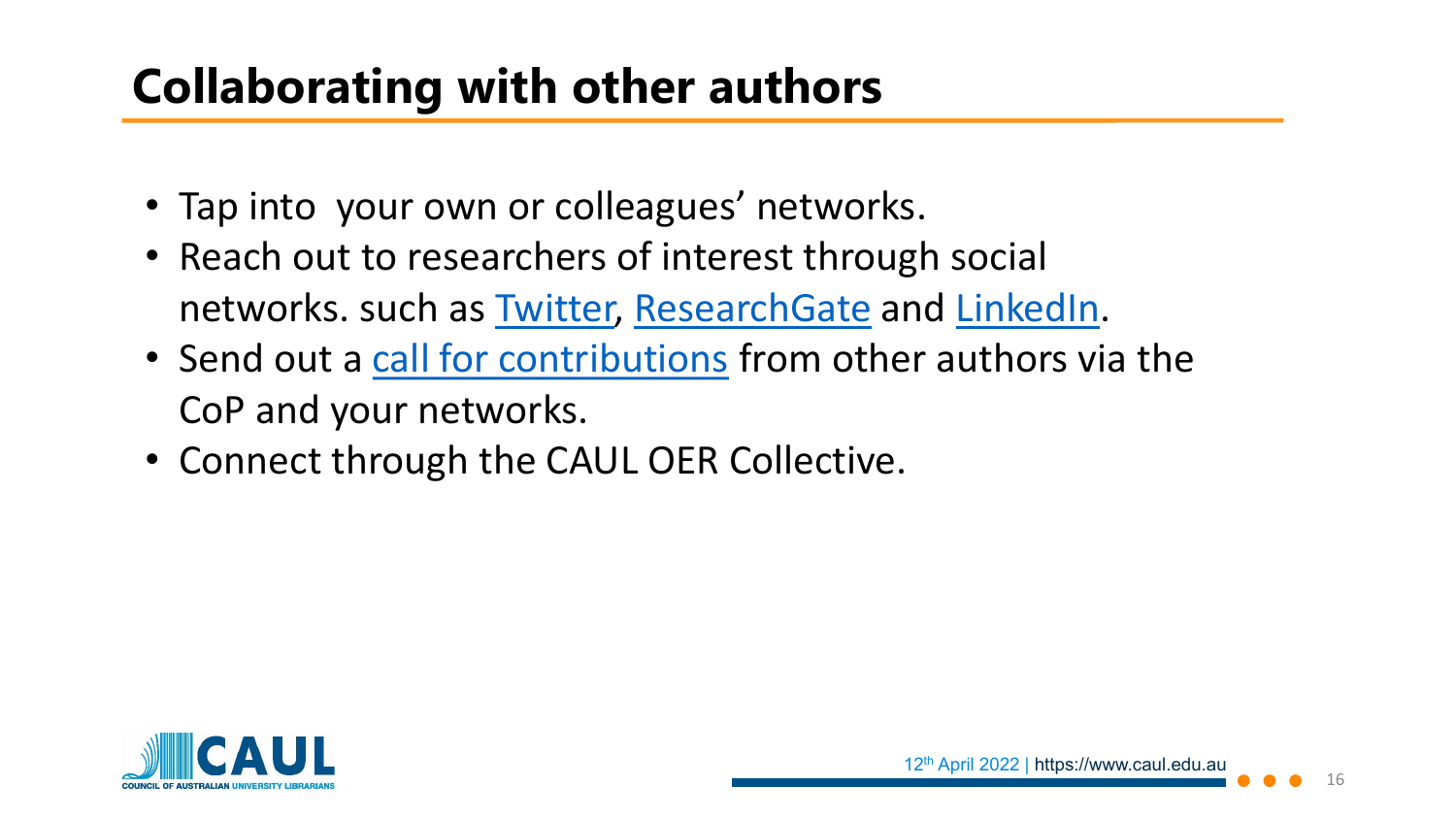